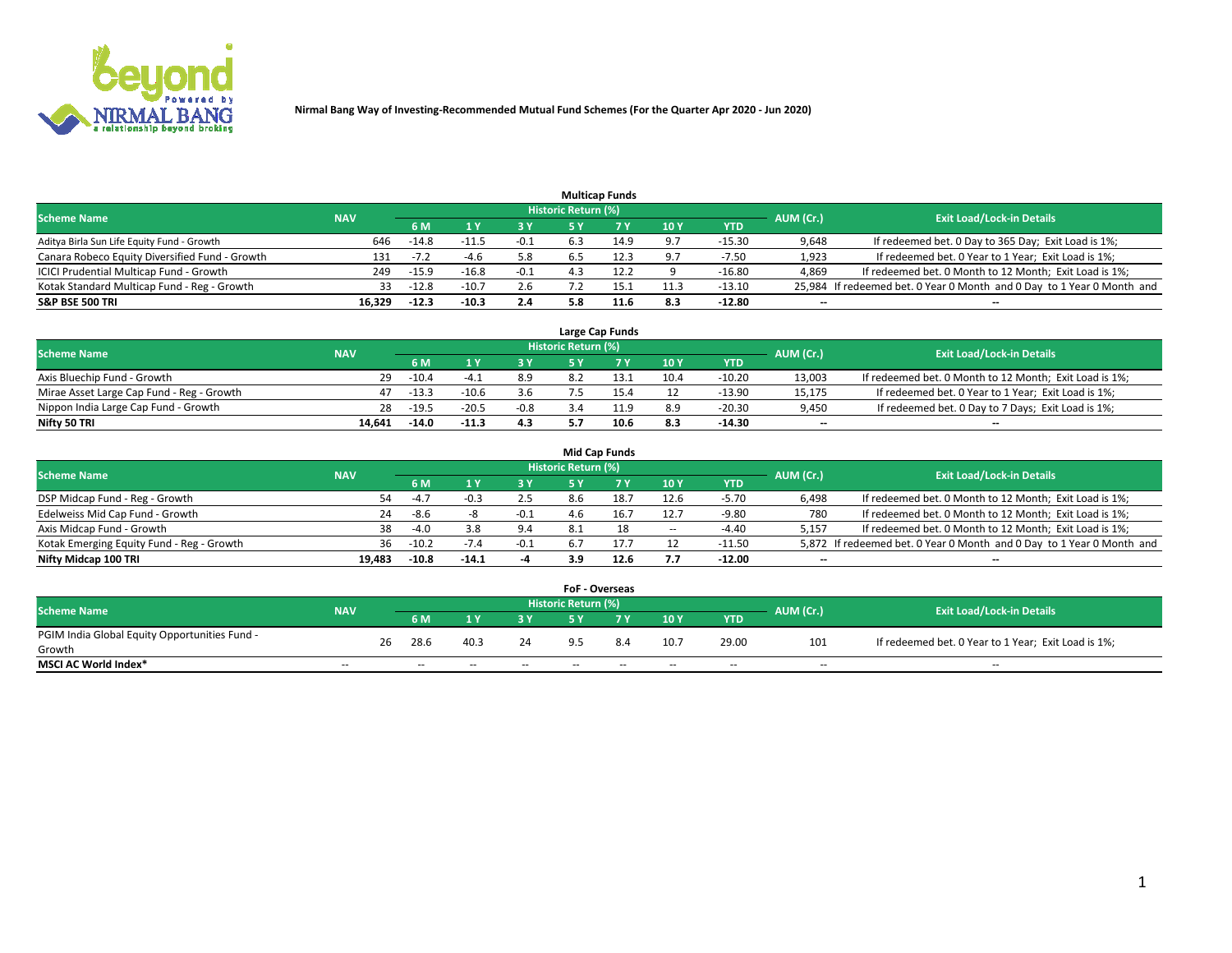

|                                                  |            |                                  |         |     |     | Large & Midcap |      |            |       |                                                      |
|--------------------------------------------------|------------|----------------------------------|---------|-----|-----|----------------|------|------------|-------|------------------------------------------------------|
| <b>Scheme Name</b>                               | AUM (Cr.)  | <b>Exit Load/Lock-in Details</b> |         |     |     |                |      |            |       |                                                      |
|                                                  | <b>NAV</b> | <b>6M</b>                        |         | 3Y  |     | 7 V            | 10Y  | <b>YTD</b> |       |                                                      |
| Canara Robeco Emerging Equities - Growth         | 88         | -8.3                             | -b      | 2.1 | 8.4 | 21.3           | 15.4 | -8.80      | 4,790 | If redeemed bet. 0 Year to 1 Year; Exit Load is 1%;  |
| Invesco India Growth Opportunities Fund - Growth | 32         | $-12.$                           |         | 3.9 | 5.9 |                | 10.2 | $-13.30$   | 2,285 | If redeemed bet. 0 Year to 1 Year; Exit Load is 1%;  |
| Sundaram Large and Mid Cap Fund - Reg - Growth   |            | $-16.5$                          | $-12.3$ |     |     |                | 8.6  | $-16.80$   | 1,025 | If redeemed bet. 0 Day to 365 Days; Exit Load is 1%; |
| Principal Emerging Bluechip Fund - Growth        | 97         | $-9.8$                           |         |     |     | 1/9            | 12.4 | $-10.60$   | 1,783 | If redeemed bet. 0 Day to 365 Days; Exit Load is 1%; |
| NIFTY Large Midcap 250 TRI                       | 6.589      | $-10.4$                          | -9.3    |     |     | 13.6           | 9.4  | $-11.20$   | $- -$ | --                                                   |

|                                  |            |         |         |     |                     | <b>Focused Funds</b> |        |          |           |                                                        |
|----------------------------------|------------|---------|---------|-----|---------------------|----------------------|--------|----------|-----------|--------------------------------------------------------|
| <b>Scheme Name</b>               | <b>NAV</b> |         |         |     | Historic Return (%) |                      |        |          | AUM (Cr.) | <b>Exit Load/Lock-in Details</b>                       |
|                                  |            | 6 M     |         | 2 V |                     | ע ל                  | 10Y    | YTD      |           |                                                        |
| Axis Focused 25 Fund - Growth    | 27.        | $-12.0$ |         |     | 8.4                 | 13.4                 | $\sim$ | $-11.90$ | 9.428     | If redeemed bet. 0 Month to 12 Month; Exit Load is 1%; |
| SBI Focused Equity Fund - Growth | 138        | $-9.2$  | -4 x    |     |                     |                      | 14.3   | $-9.80$  | 8,012     | If redeemed bet. 0 Year to 1 Year; Exit Load is 1%;    |
| <b>S&amp;P BSE 500 TRI</b>       | 16.329     | $-12.3$ | $-10.3$ | 2.4 |                     | 41.6                 | 8.3    | $-12.80$ | $- -$     | $\overline{\phantom{a}}$                               |

|                                             |            |         |         |                     |        | <b>Small Cap Funds</b> |                          |            |           |                                                     |
|---------------------------------------------|------------|---------|---------|---------------------|--------|------------------------|--------------------------|------------|-----------|-----------------------------------------------------|
| <b>Scheme Name</b>                          | <b>NAV</b> |         |         | Historic Return (%) |        |                        |                          |            | AUM (Cr.) | <b>Exit Load/Lock-in Details</b>                    |
|                                             |            | 6 M     |         | <b>3 Y</b>          | ς γ    |                        | 10Y                      | <b>YTD</b> |           |                                                     |
| HDFC Small Cap Fund - Growth                | 32         | $-14.9$ | -23.1   | $-3.6$              |        |                        | 8.7                      | $-15.90$   | 6,594     | If redeemed bet. 0 Year to 1 Year; Exit Load is 1%; |
| L&T Emerging Businesses Fund - Reg - Growth |            | $-16.3$ | $-20.3$ | $-6.7$              |        | $-$                    | $\overline{\phantom{a}}$ | $-17.50$   | 4.187     | If redeemed bet. 0 Year to 1 Year; Exit Load is 1%; |
| SBI Small Cap Fund - Growth                 | 49         | $-7.6$  |         | 3.8                 | 10.1   | 22.8                   | 16.4                     | $-8.10$    | 3,374     | If redeemed bet. 0 Year to 1 Year; Exit Load is 1%; |
| Nifty Smallcap 100 TRI                      | 5.815      | $-16.7$ | -23     | $-12.2$             | $-1.6$ | 8.9                    | 3.8                      | $-18.80$   | --        | $\overline{\phantom{a}}$                            |

| ELSS Schemes (Tax Saving u/s 80-C)           |                                                                |         |      |     |     |      |        |            |           |                                  |  |  |  |  |
|----------------------------------------------|----------------------------------------------------------------|---------|------|-----|-----|------|--------|------------|-----------|----------------------------------|--|--|--|--|
|                                              | <b>Historic Return (%)</b><br><b>Scheme Name</b><br><b>NAV</b> |         |      |     |     |      |        |            |           |                                  |  |  |  |  |
|                                              |                                                                | 6 M     |      | 3 Y |     |      | 10Y    | <b>YTD</b> | AUM (Cr.) | <b>Exit Load/Lock-in Details</b> |  |  |  |  |
| Aditya Birla Sun Life Tax Relief 96 - Growth | 30                                                             | -6.6    |      | 3.6 | 6.9 | 15.5 | 10.3   | $-7.30$    | 9,177     | Nil                              |  |  |  |  |
| Axis Long Term Equity Fund - Growth          | 44                                                             | $-11.6$ |      |     |     | 17.1 | 14.5   | $-11.70$   | 19,127    | Nil                              |  |  |  |  |
| Canara Robeco Equity Tax Saver Fund - Growth | 63                                                             | $-7.4$  | -5.  | 5.7 |     | 12.8 | 10     | $-7.50$    | 929       | Nil                              |  |  |  |  |
| Invesco India Tax Plan - Growth              | 48                                                             | $-9.5$  | -6.4 | 4.2 |     | 14.5 | 11.3   | $-10.10$   | 916       | Nil                              |  |  |  |  |
| Mirae Asset Tax Saver Fund - Reg - Growth    |                                                                | $-10.4$ | -6.6 | 5.4 | --  | $-$  | $\sim$ | $-11.30$   | 3,142     | Nil                              |  |  |  |  |
| <b>S&amp;P BSE 200 TRI</b>                   | 5.298                                                          | $-12.5$ | -9.9 | 3.4 |     | 11.6 | 8.5    | $-12.80$   | $- -$     | $\overline{\phantom{a}}$         |  |  |  |  |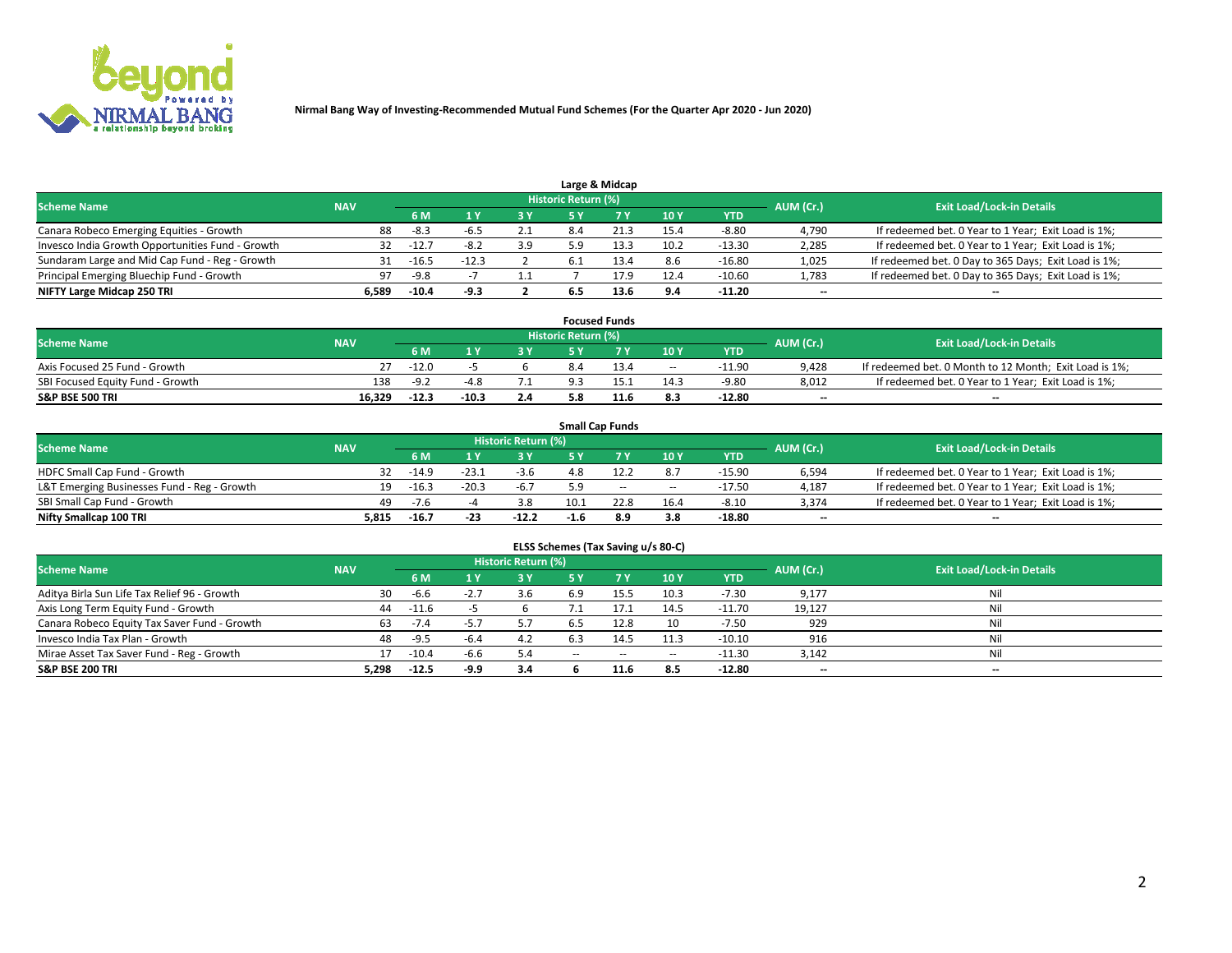

|                                           |            |         |         |                            |     | <b>Contra/Value Fund</b> |     |            |           |                                                                     |
|-------------------------------------------|------------|---------|---------|----------------------------|-----|--------------------------|-----|------------|-----------|---------------------------------------------------------------------|
| <b>Scheme Name</b>                        | <b>NAV</b> |         |         | <b>Historic Return (%)</b> |     |                          |     |            |           | <b>Exit Load/Lock-in Details</b>                                    |
|                                           |            | 6 M     |         | 3 Y                        |     |                          | 10Y | <b>YTD</b> | AUM (Cr.) |                                                                     |
| Kotak India EQ Contra Fund - Reg - Growth | 48         | $-12.8$ | $-10.6$ | 4.6                        | 5.9 |                          | 8.6 | -13.40     |           | 709 If redeemed bet. 0 Year 0 Month and 0 Day to 1 Year 0 Month and |
| Invesco India Contra Fund - Growth        | 45.        | -6.8    | -b      |                            |     | 16.º                     |     | $-7.80$    | 4.300     | If redeemed bet. 0 Year to 1 Year; Exit Load is 1%;                 |
| UTI Value Opportunities Fund - Growth     | 57.        | $-10.2$ | $-6.7$  |                            | 3.6 | 9.8                      |     | $-11.20$   | 3,750     | If redeemed bet. 0 Year to 1 Year; Exit Load is 1%;                 |
| Nippon India Value Fund - Growth          | 64         | $-13.4$ | $-14.1$ | 0.3                        |     |                          | 8.2 | $-14.40$   | 2,418     | If redeemed bet. 0 Year to 1 Year; Exit Load is 1%;                 |
| <b>S&amp;P BSE 500 TRI</b>                | 16.329     | $-12.3$ | $-10.3$ | 2.4                        | 5.8 | 11.6                     | 8.3 | $-12.80$   | $- -$     | $\overline{\phantom{a}}$                                            |

|                                                        |            |         |         |                     |           | Sector/Thematic |            |            |           |                                                               |
|--------------------------------------------------------|------------|---------|---------|---------------------|-----------|-----------------|------------|------------|-----------|---------------------------------------------------------------|
| <b>Scheme Name</b>                                     | <b>NAV</b> |         |         | Historic Return (%) |           |                 |            |            | AUM (Cr.) | <b>Exit Load/Lock-in Details</b>                              |
|                                                        |            | 6 M     |         | 3Y                  | <b>5Y</b> | 7Y              | 10Y        | <b>YTD</b> |           |                                                               |
| Canara Robeco Consumer Trends Fund - Reg -             | 38         | $-9.7$  | $-2.7$  | 5.5                 | 8.3       | 14.4            | 12.2       | $-9.70$    | 352       | If redeemed bet. 0 Year to 1 Year; Exit Load is 1%;           |
| Growth                                                 |            |         |         |                     |           |                 |            |            |           |                                                               |
| Mirae Asset Great Consumer Fund - Growth               | 33         | $-11.9$ | $-5.2$  |                     | 8         | 14.5            | $\sim$ $-$ | $-12.40$   | 867       | If redeemed bet. 0 Year to 1 Year; Exit Load is 1%;           |
| ICICI Prudential Technology Fund - Growth              | 56         | $-3.8$  | $-4.9$  | 12.3                |           |                 | 13.8       | $-3.40$    | 354       | If redeemed bet. 0 Day to 15 Day; Exit Load is 1%;            |
| Nippon India Pharma Fund - Growth                      | 191        | 26.8    | 34.4    | 14.6                | 7.5       | 15.8            | 13.7       | 25.60      | 2.992     | If redeemed bet. 0 Month and 0 Day to 1 Month and 0 Day; Exit |
| BNP Paribas India Consumption Fund - Reg - Growth      | 12         | $-3.7$  | 5.7     | $\sim$              | $\sim$    | $\!-$           | $\sim$ $-$ | $-4.20$    | 495       | If redeemed bet. 0 Month to 12 Month; Exit Load is 1%;        |
| ICICI Prudential Banking and Financial Services Fund - | 48         | $-30.9$ | $-30.2$ | $-5.3$              | 5.2       | 13              | 11.6       | $-31.60$   | 2,265     | If redeemed bet. 0 Day to 15 Day; Exit Load is 1%;            |
| Retail - Growth                                        |            |         |         |                     |           |                 |            |            |           |                                                               |
| <b>S&amp;P BSE 500 TRI</b>                             | 16.329     | $-12.3$ | $-10.3$ | 2.4                 | 5.8       | 11.6            | 8.3        | $-12.80$   | --        | $\overline{\phantom{a}}$                                      |

| <b>Dynamic Asset Allocation Funds</b>                      |            |         |         |                     |     |        |        |            |                          |                                                          |  |  |  |
|------------------------------------------------------------|------------|---------|---------|---------------------|-----|--------|--------|------------|--------------------------|----------------------------------------------------------|--|--|--|
| <b>Scheme Name</b>                                         | <b>NAV</b> |         |         | Historic Return (%) |     |        |        |            | AUM (Cr.)                | <b>Exit Load/Lock-in Details</b>                         |  |  |  |
|                                                            |            | 6 M     |         | 3 Y                 | 5 Y | 7 Y    | 10Y    | <b>YTD</b> |                          |                                                          |  |  |  |
| ICICI Prudential Balanced Advantage Fund - Reg -<br>Growth | 36         | $-6.5$  | $-1.6$  | 4.7                 | 6.7 | 11.5   | 10.7   | $-6.80$    | 24,583                   | If redeemed bet. 0 Year to 1 Year; Exit Load is 1%;      |  |  |  |
| Invesco India Dynamic Equity Fund - Growth                 | 28         | $-6.1$  | $-3.6$  | 3.4                 | 5.4 |        | 8.9    | $-6.20$    | 719                      | If redeemed bet. 0 Month to 3 Month; Exit Load is 0.25%; |  |  |  |
| Nippon India Balanced Advantage Fund - Growth              | 88         | $-6.3$  | -5      | 3.1                 | 5.2 | 11.1   | 9.1    | $-6.70$    | 2,664                    | If redeemed bet. 0 Month to 12 Month; Exit Load is 1%;   |  |  |  |
| HDFC Balanced Advantage Fund - Growth                      | 174        | $-12.9$ | $-16.2$ | 1.5                 |     | 11.2   |        | $-13.90$   | 33.773                   | If redeemed bet. 0 Year to 1 Year; Exit Load is 1%;      |  |  |  |
| SBI Dynamic Asset Allocation Fund - Reg - Growth           | 13         | $-9.2$  | -6.5    | 1.9                 | 4.8 | $\sim$ | $\sim$ | $-9.40$    | 561                      | If redeemed bet. 0 Month to 12 Month; Exit Load is 1%;   |  |  |  |
| NIFTY 50 Hybrid Composite Debt 65:35 Index                 | 9.967      | -5.4    | $-1.9$  | 6.3                 | 7.4 | 10.4   | 8.8    | $-5.70$    | $\overline{\phantom{a}}$ | $\overline{\phantom{a}}$                                 |  |  |  |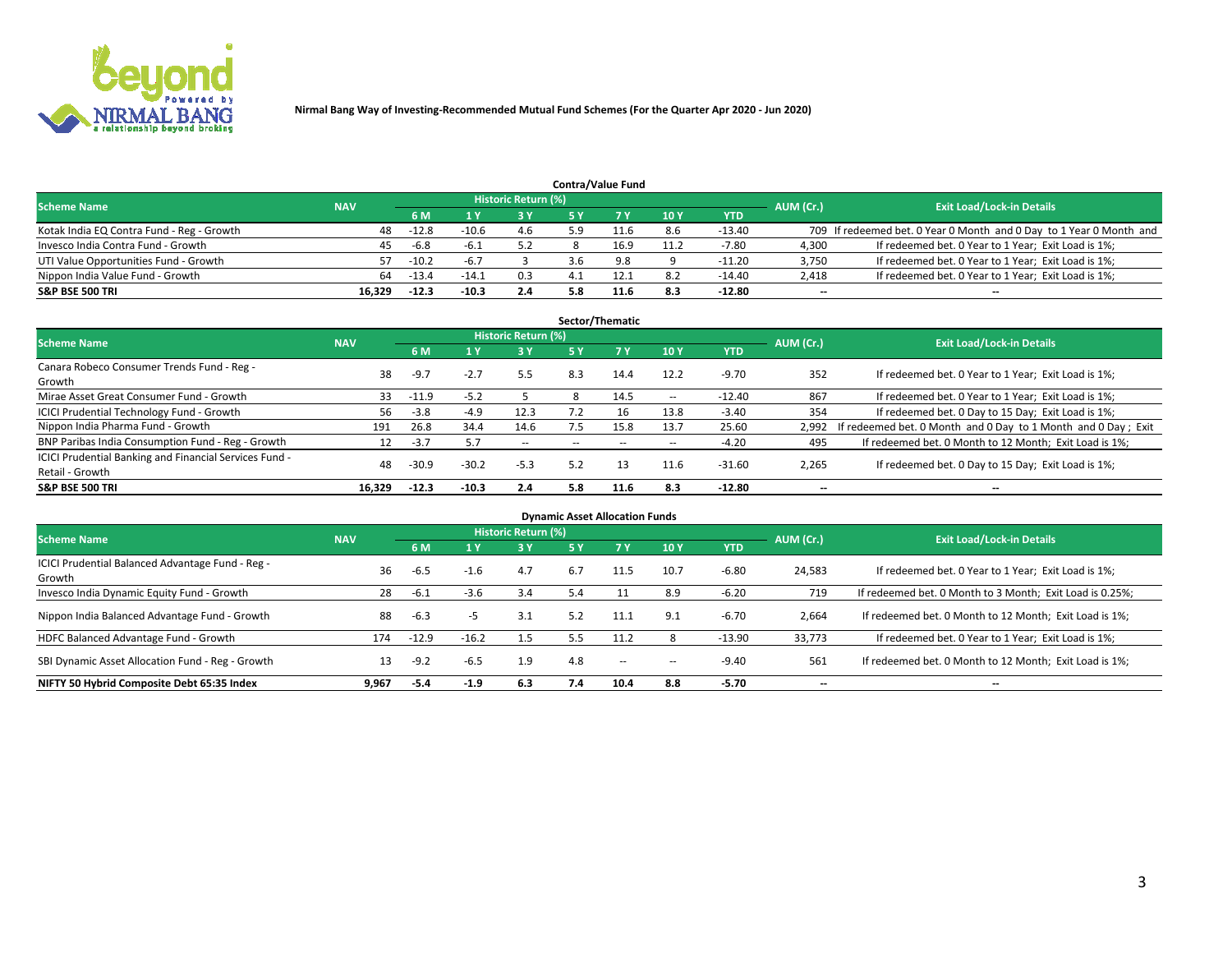

|                                                 |            |                                  |        |     |              | <b>Hybrid Aggressive</b> |        |            |        |                                                        |
|-------------------------------------------------|------------|----------------------------------|--------|-----|--------------|--------------------------|--------|------------|--------|--------------------------------------------------------|
| <b>Scheme Name</b>                              | AUM (Cr.)  | <b>Exit Load/Lock-in Details</b> |        |     |              |                          |        |            |        |                                                        |
|                                                 | <b>NAV</b> | 6 M                              |        | 3Y  |              | 7 V                      | 10Y    | <b>YTD</b> |        |                                                        |
| ICICI Prudential Equity & Debt Fund - Growth    | 124        | $-10.7$                          | -9.6   | 1.9 |              |                          | 11.4   | $-11.60$   | 17,423 | If redeemed bet. 0 Year to 1 Year; Exit Load is 1%;    |
| Mirae Asset Hybrid - Equity Fund - Reg - Growth | 14         | $-7.8$                           |        | 4.9 | <b>COLUM</b> | $\sim$                   | $\sim$ | $-8.50$    | 3,274  | If redeemed bet. 0 Year to 1 Year; Exit Load is 1%;    |
| SBI Equity Hybrid Fund - Growth                 | 134        | $-7.7$                           |        | 5.7 |              |                          | 10.6   | $-8.30$    | 28,584 | If redeemed bet. 0 Month to 12 Month; Exit Load is 1%; |
| Canara Robeco Equity Hybrid Fund - Growth       | 162        | $-3.5$                           |        | 5.9 | 7.8          |                          | 10.9   | $-3.80$    | 2,885  | If redeemed bet. 0 Year to 1 Year; Exit Load is 1%;    |
| NIFTY 50 Hybrid Composite Debt 65:35 Index      | 9,967      | -5.4                             | $-1.9$ | 6.3 | 7.4          | 10.4                     | 8.8    | $-5.70$    | $- -$  | --                                                     |

|                                            |            |     |      |      |                            | <b>Arbitrage Fund</b> |       |            |           |                                                          |
|--------------------------------------------|------------|-----|------|------|----------------------------|-----------------------|-------|------------|-----------|----------------------------------------------------------|
| <b>Scheme Name</b>                         | <b>NAV</b> |     |      |      | <b>Historic Return (%)</b> |                       |       |            | AUM (Cr.) | <b>Exit Load/Lock-in Details</b>                         |
|                                            |            |     | 1 M  | з м' | 6 M                        |                       | $-3V$ | <b>YTD</b> |           |                                                          |
| IDFC Arbitrage Fund - Reg - Growth         |            | 25. | - 27 |      | 4.8                        |                       | 5.9   | 4.90       | 7.978     | If redeemed bet. 0 Month to 1 Month; Exit Load is 0.25%; |
| Kotak Equity Arbitrage Fund - Reg - Growth |            | 28  | ч.   |      | 5.5                        |                       | 6.1   | 5.70       | 14.663    | If redeemed bet. 0 Day to 30 Day; Exit Load is 0.25%;    |
| Nippon India Arbitrage Fund - Growth       |            | 20. | 4.3  |      | 57                         |                       | 6.2   | 5.80       | 7.944     | If redeemed bet. 0 Month to 1 Month; Exit Load is 0.25%; |

|                                          |            |                          |      |                     |     | <b>Equity Saver</b>      |                          |            |           |                                                                       |
|------------------------------------------|------------|--------------------------|------|---------------------|-----|--------------------------|--------------------------|------------|-----------|-----------------------------------------------------------------------|
| <b>Scheme Name</b>                       | <b>NAV</b> |                          |      | Historic Return (%) |     |                          |                          |            | AUM (Cr.) | <b>Exit Load/Lock-in Details</b>                                      |
|                                          |            | 6 M                      |      | 3 Y                 |     |                          | 10 Y                     | <b>YTD</b> |           |                                                                       |
| Axis Equity Saver Fund - Reg - Growth    |            | -4 '                     | -0.8 | 4.8                 | $-$ | $-$                      | $\sim$                   | $-4.20$    | 679       | If redeemed bet. 0 Month to 12 Month; Exit Load is 1%;                |
| Kotak Equity Savings Fund - Reg - Growth |            |                          |      | 5.6                 |     | $-$                      | $\sim$                   | $-1.50$    |           | 1,410 If redeemed bet. 0 Year 0 Month and 0 Day to 1 Year 0 Month and |
| CRISIL Hybrid 50+50 - Moderate Index*    | $- -$      | $\overline{\phantom{a}}$ | --   | $- -$               | $-$ | $\overline{\phantom{a}}$ | $\overline{\phantom{a}}$ | $-$        | $- -$     | --                                                                    |

| <b>Liquid Funds</b>                          |                          |     |     |                     |   |     |                          |                 |           |                                  |  |
|----------------------------------------------|--------------------------|-----|-----|---------------------|---|-----|--------------------------|-----------------|-----------|----------------------------------|--|
| <b>Scheme Name</b>                           | <b>NAV</b>               |     |     | Historic Return (%) |   |     | <b>YTM</b>               | Avg.            | AUM (Cr.) | <b>Exit Load/Lock-in Details</b> |  |
|                                              |                          | 1 W | 2 W | 1 M                 | M | 1 Y |                          | <b>Maturity</b> |           |                                  |  |
| Axis Liquid Fund - Growth                    | 2,219                    | 3.8 |     | 3.6                 |   |     | 3.78                     | 0.13            | 29,605    | *Ref Footnote                    |  |
| IDFC Cash Fund - Reg - Growth                | 2,416                    |     |     | 3.5                 |   |     | 3.51                     | 0.10            | 13,581    | *Ref Footnote                    |  |
| Mahindra Manulife Liquid Fund - Reg - Growth | 1,297                    | 3.9 |     | 3.9                 |   |     |                          | 0.06            | 2,362     | *Ref Footnote                    |  |
| Kotak Liquid Fund - Reg - Growth             | 4,044                    | 4.0 |     | 3.7                 |   |     | 3.64                     | 0.12            | 32,360    | *Ref Footnote                    |  |
| <b>CRISIL Liquid Fund Index</b>              | $\overline{\phantom{a}}$ | 3.9 |     | 4.2                 |   | 5.8 | $\overline{\phantom{a}}$ | $-$             | $- -$     | $- -$                            |  |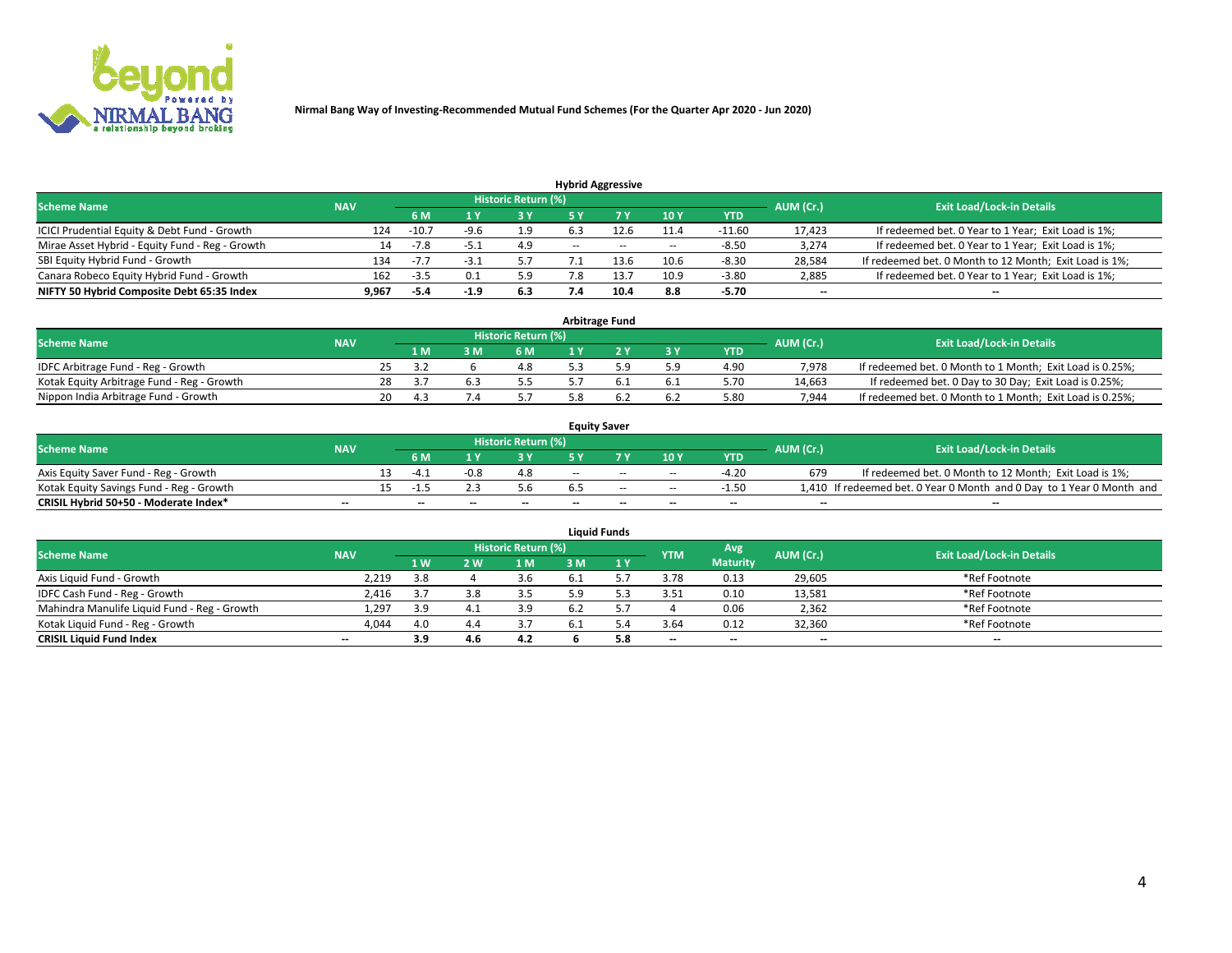

|  | <b>Ultra Short Fund</b> |  |
|--|-------------------------|--|
|--|-------------------------|--|

|                                               |            |                            |      |     |  | vitia Jilvit i uliu |            |                 |           |                                  |
|-----------------------------------------------|------------|----------------------------|------|-----|--|---------------------|------------|-----------------|-----------|----------------------------------|
| <b>Scheme Name</b>                            | <b>NAV</b> | <b>Historic Return (%)</b> |      |     |  |                     |            | Avg             | AUM (Cr.) | <b>Exit Load/Lock-in Details</b> |
|                                               |            | 1 M                        | 3 M  | 6 M |  |                     | <b>YTM</b> | <b>Maturity</b> |           |                                  |
| IDFC Ultra Short Term Fund - Reg - Growth     |            | 6.3                        | 12.6 |     |  | --                  | 4.26       | 0.39            | 5,416     | Nil                              |
| Sundaram Ultra Short Term Fund - Reg - Growth |            | 4 h                        |      |     |  | $-$                 | 4.01       | 0.43            | 306       | Nil                              |
| L&T Ultra Short Term Fund - Growth            |            |                            |      |     |  |                     | 4.38       | 0.45            | 1.708     | Nil                              |
| <b>NIFTY Ultra Short Duration Debt Index</b>  | 4.133      | 5.2                        | 10.3 | 6.9 |  | 7.6                 | $-$        | $- -$           | $- -$     | $\overline{\phantom{a}}$         |

|                                                  |            |      |      |                            | <b>Money Market Fund</b> |       |            |                 |           |                                  |
|--------------------------------------------------|------------|------|------|----------------------------|--------------------------|-------|------------|-----------------|-----------|----------------------------------|
| <b>Scheme Name</b>                               | <b>NAV</b> |      |      | <b>Historic Return (%)</b> |                          |       | <b>YTM</b> | Avg             | AUM (Cr.) | <b>Exit Load/Lock-in Details</b> |
|                                                  |            | 1 M  | 3 M  | 6 M                        |                          |       |            | <b>Maturity</b> |           |                                  |
| Aditya Birla Sun Life Money Manager Fund - Reg - | 276        |      | 15.9 | 8.5                        | 8.2                      | 7.9   | 4.91       | 0.70            | 8,422     | Nil                              |
| Growth                                           |            |      |      |                            |                          |       |            |                 |           |                                  |
| Nippon India Money Market Fund - Growth          | 3,097      | -6.0 | 12.5 |                            |                          |       | 4.43       | 0.47            | 4.218     | Nil                              |
| <b>CRISIL Liquid Fund Index</b>                  | $-$        | 4.2  |      | 5.4                        | 5.8                      | $- -$ | $-$        | $-$             | $- -$     | $- -$                            |

| <b>Short Term Fund</b>                          |            |     |      |      |                     |      |           |            |                 |           |                                  |  |
|-------------------------------------------------|------------|-----|------|------|---------------------|------|-----------|------------|-----------------|-----------|----------------------------------|--|
| <b>Scheme Name</b>                              | <b>NAV</b> |     |      |      | Historic Return (%) |      |           | <b>YTM</b> | Avg             | AUM (Cr.) | <b>Exit Load/Lock-in Details</b> |  |
|                                                 |            |     | 1 M. | 3 M  | 6 M                 |      | <b>3Y</b> |            | <b>Maturity</b> |           |                                  |  |
| Axis Short Term Fund - Growth                   |            | 23  | 16.8 | 25.7 | 12.1                |      |           | 5.95       | 2.70            | 6,005     | Nil                              |  |
| HDFC Short Term Debt Fund - Growth              |            | 23. | 16.0 | 24.7 | 11.9                | 11.4 |           | 7.26       | 3.47            | 10,324    | Nil                              |  |
| IDFC Bond Fund - Short Term Plan - Reg - Growth |            | 43  | 16.8 | 27.1 | 12.4                | 11.4 | 8.3       | 5.67       | 2.20            | 12,511    | Nil                              |  |
| Kotak Bond Short Term Fund - Reg - Growth       |            | 39  | 16.6 | 23.3 | 11.8                | 10.9 | 7.9       | 6.2        | 3.10            | 10,534    | Nil                              |  |
| L&T Short Term Bond Fund - Reg - Growth         |            | 20  | 11.1 | 24.8 | 12.7                | 11.2 |           | 5.36       | 2.70            | 4,535     | Nil                              |  |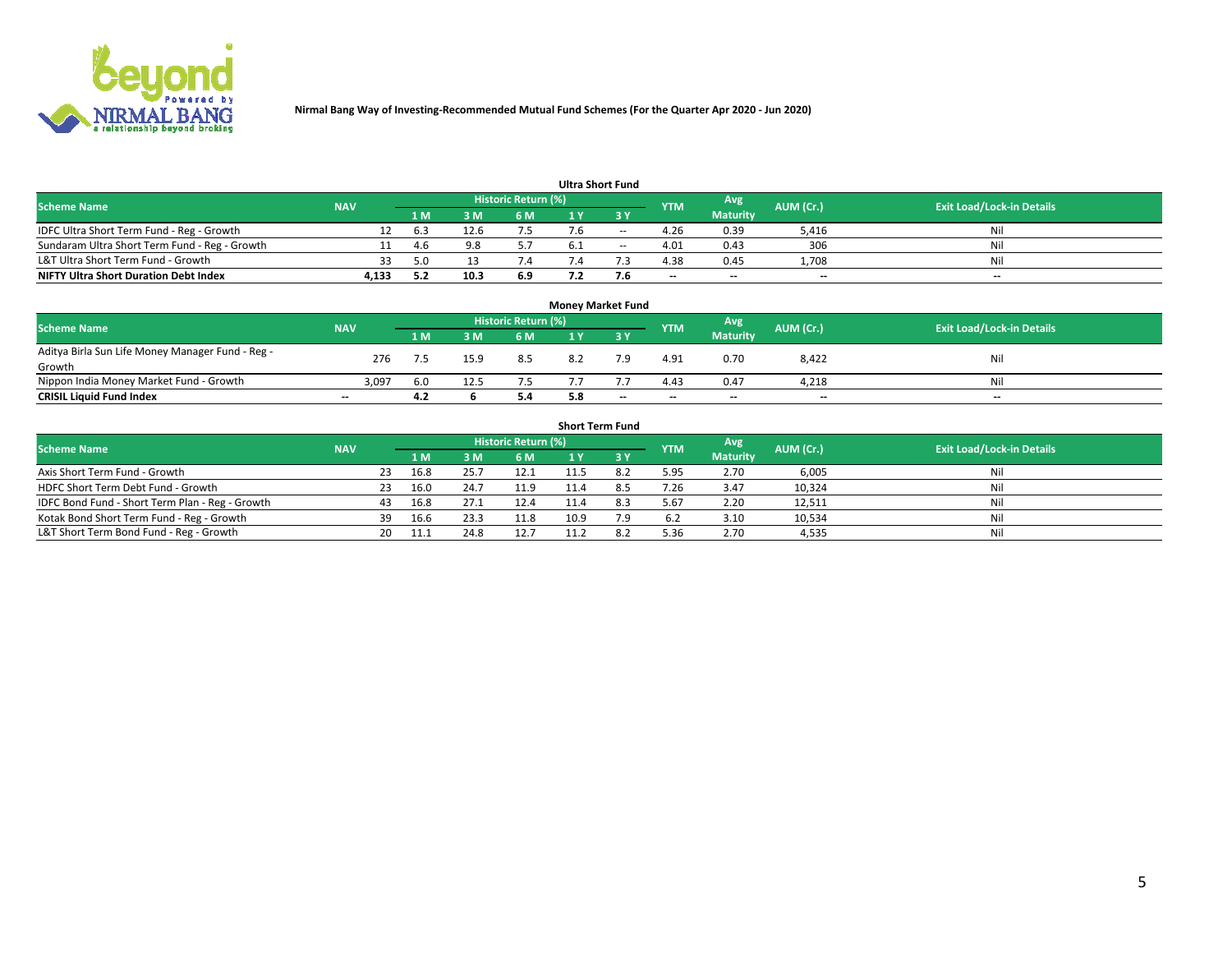

| <b>Low Duration Fund</b> |  |
|--------------------------|--|
|                          |  |

| <b>Scheme Name</b>                        | <b>NAV</b> |      |     | Historic Return (%) |     | <b>YTM</b> | Avg             | AUM (Cr.) | <b>Exit Load/Lock-in Details</b> |
|-------------------------------------------|------------|------|-----|---------------------|-----|------------|-----------------|-----------|----------------------------------|
|                                           |            | 1 M  | 3 M | 6 M                 | ∣Y  |            | <b>Maturity</b> |           |                                  |
| Axis Treasury Advantage Fund - Growth     | 2.316      | 11.8 |     | 8.8                 | 8.9 |            | 1.01            | 4.777     | Nil                              |
| Canara Robeco Savings Fund - Reg - Growth |            | 8.8  |     |                     |     | 4.62       | 0.97            | 949       | Ni                               |
| IDFC Low Duration Fund - Reg - Growth     |            |      |     | 8.8                 | 8.6 | 4.59       | 0.97            | 4.144     | Nil                              |

| <b>Banking &amp; PSU Bond Funds</b>            |            |      |      |                            |      |  |            |                 |           |                                  |  |  |
|------------------------------------------------|------------|------|------|----------------------------|------|--|------------|-----------------|-----------|----------------------------------|--|--|
| <b>Scheme Name</b>                             | <b>NAV</b> |      |      | <b>Historic Return (%)</b> |      |  | <b>YTM</b> | Avg             | AUM (Cr.) | <b>Exit Load/Lock-in Details</b> |  |  |
|                                                |            | 1 M  | 3 M  | 6 M                        |      |  |            | <b>Maturity</b> |           |                                  |  |  |
| Axis Banking & PSU Debt Fund - Growth          | 1.984      | 15.8 |      | 12.1                       | 11.8 |  | 5.58       | 2.20            | 15.317    | Nil                              |  |  |
| Kotak Banking and PSU Debt Fund - Reg - Growth |            | 13.3 | 24.7 | 12.1                       | 11.6 |  | 6.4        | 4.12            | 6.163     | Nil                              |  |  |
| IDFC Banking & PSU Debt Fund - Reg - Growth    | 19.        | 16.9 | 30.9 | 14.1                       |      |  | 5.76       | 2.82            | 16,791    | Nil                              |  |  |

| <b>Corporate Bond Funds</b>                         |            |      |      |                     |      |     |            |                 |           |                                                         |  |  |
|-----------------------------------------------------|------------|------|------|---------------------|------|-----|------------|-----------------|-----------|---------------------------------------------------------|--|--|
| <b>Scheme Name</b>                                  | <b>NAV</b> |      |      | Historic Return (%) |      |     | <b>YTM</b> | Avg             | AUM (Cr.) | <b>Exit Load/Lock-in Details</b>                        |  |  |
|                                                     |            | 1 M  | 3 M  | 6 M                 |      |     |            | <b>Maturity</b> |           |                                                         |  |  |
| ICICI Prudential Corporate Bond Fund - Reg - Growth | 22         | 16.4 | 24.2 | 12.4                |      | 8.3 | 6.35       | 3.52            | 12,707    | Nil                                                     |  |  |
| L&T Triple Ace Bond Fund - Reg - Growth             |            | 12.5 | 32.7 | 16.7                | 14.5 |     | 6.71       | 7.81            | 3,706     | If redeemed bet. 0 Month to 3 Month; Exit Load is 0.5%; |  |  |
| Kotak Corporate Bond Fund - Std - Growth            | 2,781      | 16.7 | 21.3 | 10.7                |      |     | 5.75       | 1.68            | 4,359     | Nil                                                     |  |  |

|                                            |            |    |      |      |                            |     | <b>Credit Risk Fund</b> |            |                 |           |                                                                       |
|--------------------------------------------|------------|----|------|------|----------------------------|-----|-------------------------|------------|-----------------|-----------|-----------------------------------------------------------------------|
| <b>Scheme Name</b>                         | <b>NAV</b> |    |      |      | <b>Historic Return (%)</b> |     |                         | <b>YTM</b> | Avg             | AUM (Cr.) | <b>Exit Load/Lock-in Details</b>                                      |
|                                            |            |    | 1 M  | 3 M  | 6 M                        |     | 3 Y                     |            | <b>Maturity</b> |           |                                                                       |
| ICICI Prudential Credit Risk Fund - Growth |            | 22 | 8.8  | 13.9 | 7.6                        | 9.2 |                         | 9.29       | 2.53            | 6,695     | If redeemed bet. 0 Year to 1 Year; Exit Load is 1%;                   |
| Kotak Credit Risk Fund - Reg - Growth      |            | 22 | 15.6 | 12.8 | 3.6                        | 6.9 |                         | 9.95       | 2.73            |           | 2,052 If redeemed bet. 0 Year 0 Month and 0 Day to 1 Year 0 Month and |
|                                            |            |    |      |      |                            |     |                         |            |                 |           | If redeemed bet. 0 Month to 12 Month; Exit Load is 3%; If             |
| SBI Credit Risk Fund - Growth              |            | 32 | 18.4 | 16.7 | 8.7                        |     |                         | 8.77       | 2.02            | 3,949     | redeemed bet. 12 Month to 24 Month; Exit Load is 1.5%; If             |
|                                            |            |    |      |      |                            |     |                         |            |                 |           | redeemed bet. 24 Month to 36 Month; Exit Load is 0.75%;               |